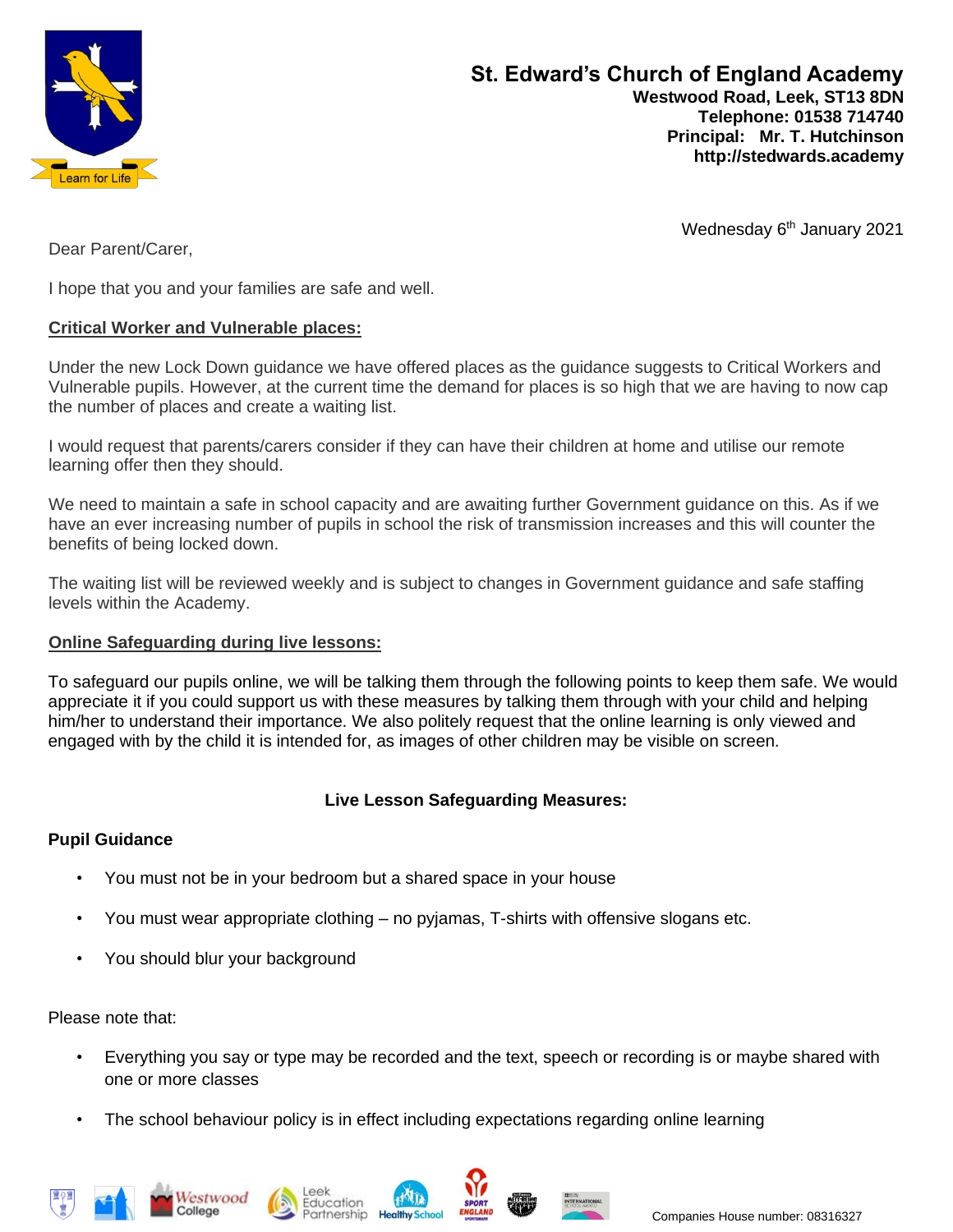- You must inform the teacher prior to you leaving a live lesson
- You attendance and contributions to online lessons are recorded, tracked and monitored and if you do not engage with these sessions you will contacted by the Academy to find out why
- Pupils re-posting or recording any part of the lesson is strictly prohibited

## **Pupil Consent for Live Online Learning:**

To ensure that we have your consent for your son or daughter to take part in 'live' lessons.

### **Please can you complete the simple form that can be found** [here.](https://forms.office.com/Pages/ResponsePage.aspx?id=1fhjb3KZgUuT_NXvEhdWcKayiLvXvodDpRcCWau7pr1URTFZM1VJWEg0WjlIRkJGU0o3NTZURlFRRS4u)

This is simply to ensure that we have safeguarded our Academy community. Can this form please be completed by 4pm on Thursday  $7<sup>th</sup>$  January 2021.

### **Behaviour during Live Streamed Lessons:**

I would like to remind all parents/carers that the behaviour of your child/ren during live lessons or via the online Microsoft Teams portal is still your responsibility. The Academy Behaviour policy and expectations that are on our Academy website and have been outlined to all pupils will be upheld by staff during sessions. But I would politely request that you ensure your children meet these requirements. This also stands for all parents/carers and I would remind you that live lessons are being streamed to multiple pupils and parental/carer conduct that is not suitable will be dealt with swiftly and directly.

I understand the home schooling, online learning and the pressures of lock down are upon us all but please remember that Academy staff are doing their upmost to provide learning for your children, technological failure happens to everyone and we are dealing with children and need to keep them safe. Abuse or derogatory behaviour will not be accepted.

# **Volunteers Required for Lateral Flow Testing within the Academy.**

A letter was sent out yesterday requesting that anyone linked to the Academy who feels able to volunteer to aid the Academy is providing Lateral Flow Testing would be gratefully received.

# **If you could potential assist us please can you complete the form that you can find** [here](https://forms.office.com/Pages/ResponsePage.aspx?id=1fhjb3KZgUuT_NXvEhdWcKayiLvXvodDpRcCWau7pr1UN0NZOTcxUloyWTZYQU5MSjZCRUdDMlBOTC4u)**.**

# **Contacting the Academy:**

To assist you in contacting the correct person at the Academy when you have a query, please continue to utilise the CONTACT link on the Academy website for all general and office focused enquiries. For any subject specific questions, please utilise the following addresses to access key subject specialists:

- For Maths [maths@st-edwards.staffs.sch.uk](mailto:maths@st-edwards.staffs.sch.uk)
	- For English [englishst@st-edwards.staffs.sch.uk](mailto:englishst@st-edwards.staffs.sch.uk)
- For Science and Computing [scienceandcomputing@st-edwards.staffs.sch.uk](mailto:scienceandcomputing@st-edwards.staffs.sch.uk)
- For Geography, History and MFL [humanandlang@st-edwards.staffs.sch.uk](mailto:humanandlang@st-edwards.staffs.sch.uk)









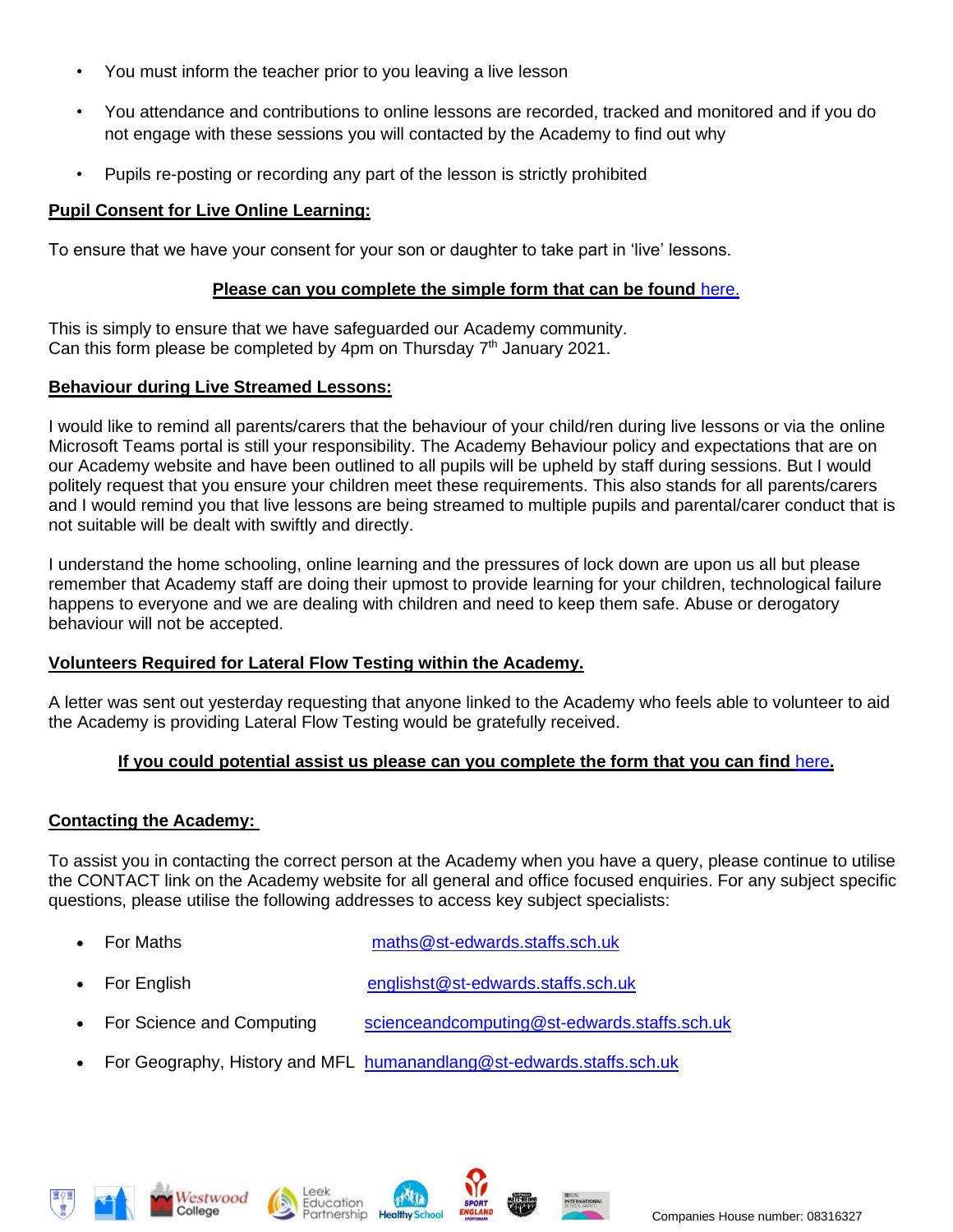• For RE [re-sted@st-edwards.staffs.sch.uk](mailto:re-sted@st-edwards.staffs.sch.uk)

• For Creative Studies [creativestudies@st-edwards.staffs.sch.uk](mailto:creativestudies@st-edwards.staffs.sch.uk)

## **Safeguarding**

Keeping our pupils and their families safe is our most important job.

If you have any concerns, please call First Response on 0800 131 3126 or the NSPCC on 0808 800 5000 or Childline on 0800 1111. If you need to contact us, please do so via the Contacts link on the Academy website.

There is a lot of support available to help keep your child safe online. Below are some useful links to help parents and carers:

- Think You Know[:https://www.thinkuknow.co.uk/\(](https://www.thinkuknow.co.uk/)advice from the National Crime Agency to stay safe online)
- Internet Matters: https://www.internetmatters.org/(support for parents and carers to keep their children safe online)
- Parent Info[:https://parentinfo.org/\(](https://parentinfo.org/)support for parents and carers to keep their children safe online)
- LGfL[:https://www.lgfl.net/online-safety/\(](https://www.lgfl.net/online-safety/)support for parents and carers to keep their children safe online)
- Net Aware: https://www.net-aware.org.uk/(support for parents and carers from the NSPCC)

Yours sincerely,

Mr T Hutchinson Principal

### **January 2020: Remote Learning Timetable**

### **Year 5**

|                 | Lesson                     | Lesson<br>2                 | Lesson 3                   | Lesson<br>4                |                                    | <b>Lesson</b><br>5         | Lesson<br>6                |
|-----------------|----------------------------|-----------------------------|----------------------------|----------------------------|------------------------------------|----------------------------|----------------------------|
|                 | $8.55$ am $-$<br>$9.45$ am | $9.45$ am $-$  <br>10.30 am | 10.55 am $-$<br>$11.45$ am | 11.45 am<br>$-12.35$<br>pm | <b>Form</b>                        | $2.00$ pm<br>$-2.50$<br>pm | $2.50$ pm<br>$-3.40$<br>pm |
| <b>Monday</b>   | Science                    |                             | English                    | Maths                      | <b>Time/Collecti</b><br>ve Worship |                            | Geograph                   |
| <b>Tuesday</b>  |                            | <b>PE</b>                   | English                    | <b>Maths</b>               | 1.40 pm -                          |                            | History                    |
| Wednesda        | English                    |                             | Science                    | <b>Maths</b>               | 2.00pm                             | <b>Music</b>               |                            |
| <b>Thursday</b> | English                    |                             | Studi<br>Creative<br>es    | Computin<br>g              |                                    | French                     | <b>Maths</b>               |
| <b>Friday</b>   | <b>Maths</b>               | English                     |                            | <b>RE</b>                  |                                    | <b>PE</b>                  |                            |







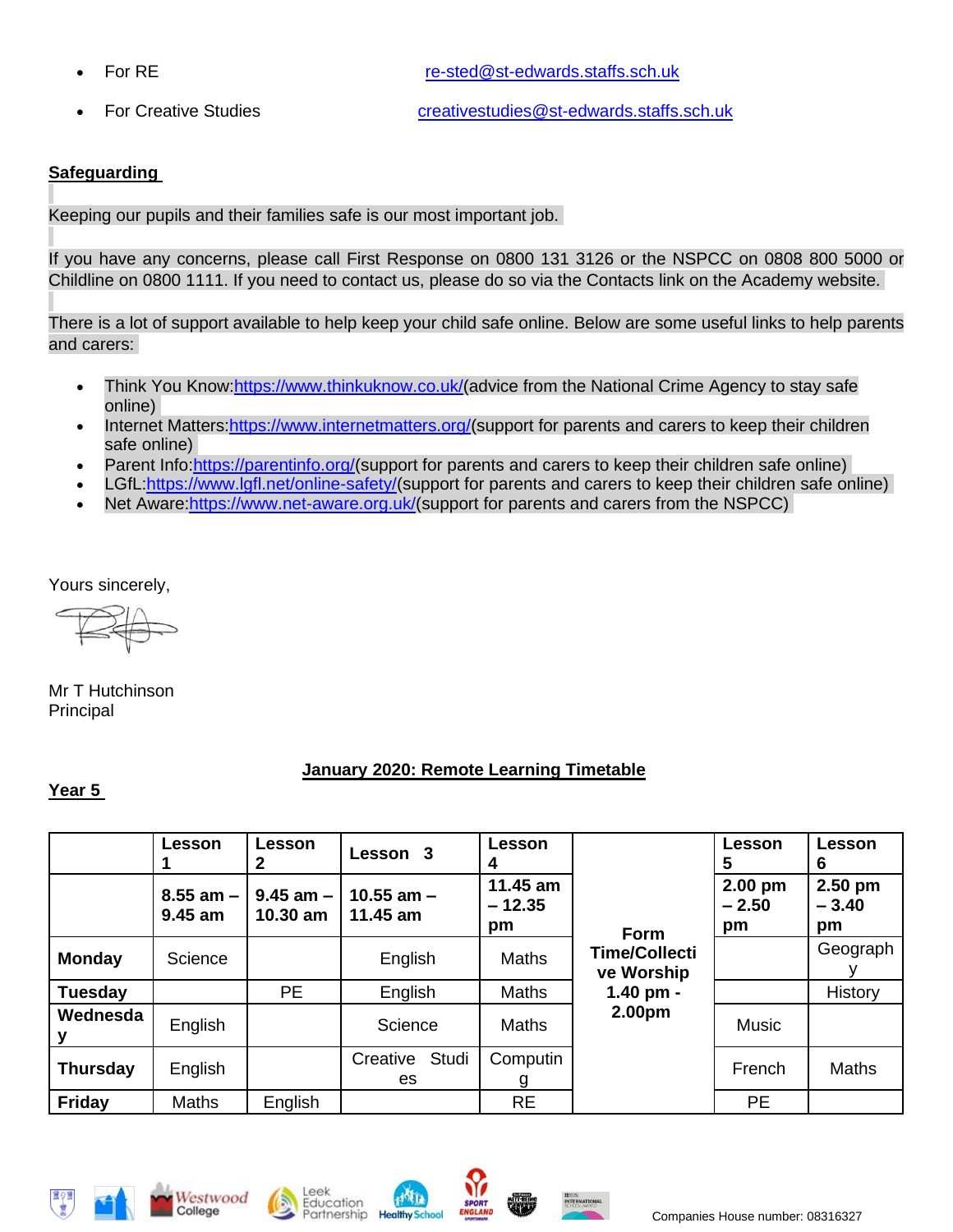# **Year 6**

|                 | Lesson                   | Lesson                      | Lesson<br>3                | <b>Lesson 4</b>            |                                    | Lesson<br>5                | Lesson 6                 |
|-----------------|--------------------------|-----------------------------|----------------------------|----------------------------|------------------------------------|----------------------------|--------------------------|
|                 | $8.55$ am $-$<br>9.45 am | $9.45$ am $-$<br>$10.30$ am | 10.55 am<br>$-11.45$<br>am | 11.45 am<br>$-12.35$<br>pm | <b>Form</b>                        | $2.00$ pm $-$<br>$2.50$ pm | $2.50$ pm $-$<br>3.40 pm |
| <b>Monday</b>   | English                  |                             | <b>Maths</b>               | Creative<br><b>Studies</b> | <b>Time/Collecti</b><br>ve Worship | Science                    |                          |
| <b>Tuesday</b>  | English                  |                             | <b>Maths</b>               |                            | 1.40 pm -<br>2.00pm                | <b>RE</b>                  | Geograph                 |
| Wednesda        | <b>Maths</b>             |                             | English                    | Computin<br>g              |                                    | PE                         | <b>Music</b>             |
| <b>Thursday</b> | Maths                    |                             | English                    |                            |                                    | Science                    | French                   |
| <b>Friday</b>   | History                  |                             | <b>Maths</b>               | <b>PE</b>                  |                                    | English                    |                          |

# **Year 7**

|                 | <b>Lesson</b>              | Lesson<br>2                 | Lesson<br>3                  | Lesson<br>4                |                                     | Lesson<br>5                | Lesson 6                 |  |
|-----------------|----------------------------|-----------------------------|------------------------------|----------------------------|-------------------------------------|----------------------------|--------------------------|--|
|                 | $8.55$ am $-$<br>$9.45$ am | $9.45$ am $-$<br>$10.30$ am | $10.55$ am<br>$-11.45$<br>am | 11.45 am<br>$-12.35$<br>pm |                                     | $2.00$ pm<br>$-2.50$<br>pm | $2.50$ pm $-3.40$<br>pm  |  |
| <b>Monday</b>   | French                     | <b>Maths</b>                | <b>PE</b>                    |                            | <b>Form</b><br><b>Time/Collecti</b> | Computin<br>g              | English                  |  |
| <b>Tuesday</b>  | History                    | <b>Maths</b>                |                              | English                    | ve Worship<br>1.40 pm -             | Science                    |                          |  |
| Wednesda        | <b>RE</b>                  |                             | <b>Maths</b>                 | English                    | 2.00 <sub>pm</sub>                  |                            | Science                  |  |
| <b>Thursday</b> | French                     |                             | <b>Maths</b>                 | English                    |                                     | <b>PE</b>                  | Studi<br>Creative<br>es. |  |
| <b>Friday</b>   | English                    | Geograph                    |                              | <b>Maths</b>               |                                     | <b>Music</b>               | <b>PHSE</b>              |  |

# **Year 8**

|                 | <b>Lesson</b>            | <b>Lesson</b>               | Lesson 3                 | Lesson                     |                                                    | Lesson<br>5                | Lesson<br>6              |
|-----------------|--------------------------|-----------------------------|--------------------------|----------------------------|----------------------------------------------------|----------------------------|--------------------------|
|                 | $8.55$ am $-$<br>9.45 am | $9.45$ am $-$<br>$10.30$ am | 10.55 $am -$<br>11.45 am | 11.45 am<br>$-12.35$<br>pm | <b>Form</b>                                        | $2.00$ pm<br>$-2.50$<br>pm | 2.50 pm<br>$-3.40$<br>pm |
| <b>Monday</b>   | <b>Maths</b>             | History                     |                          | French                     | time/Collecti<br>ve Worship<br>1.40 pm -<br>2.00pm | English                    |                          |
| <b>Tuesday</b>  | Maths                    | English                     | <b>RE</b>                | Geograph                   |                                                    | <b>PE</b>                  |                          |
| Wednesda        | Science                  |                             | Studi<br>Creative<br>es. |                            |                                                    | <b>Maths</b>               | English                  |
| <b>Thursday</b> |                          | PE.                         | Mu                       | <b>Maths</b>               |                                                    | English                    | Computin<br>g            |
| <b>Friday</b>   | Science                  |                             | French                   | English                    |                                                    | <b>Maths</b>               | <b>PHSE</b>              |